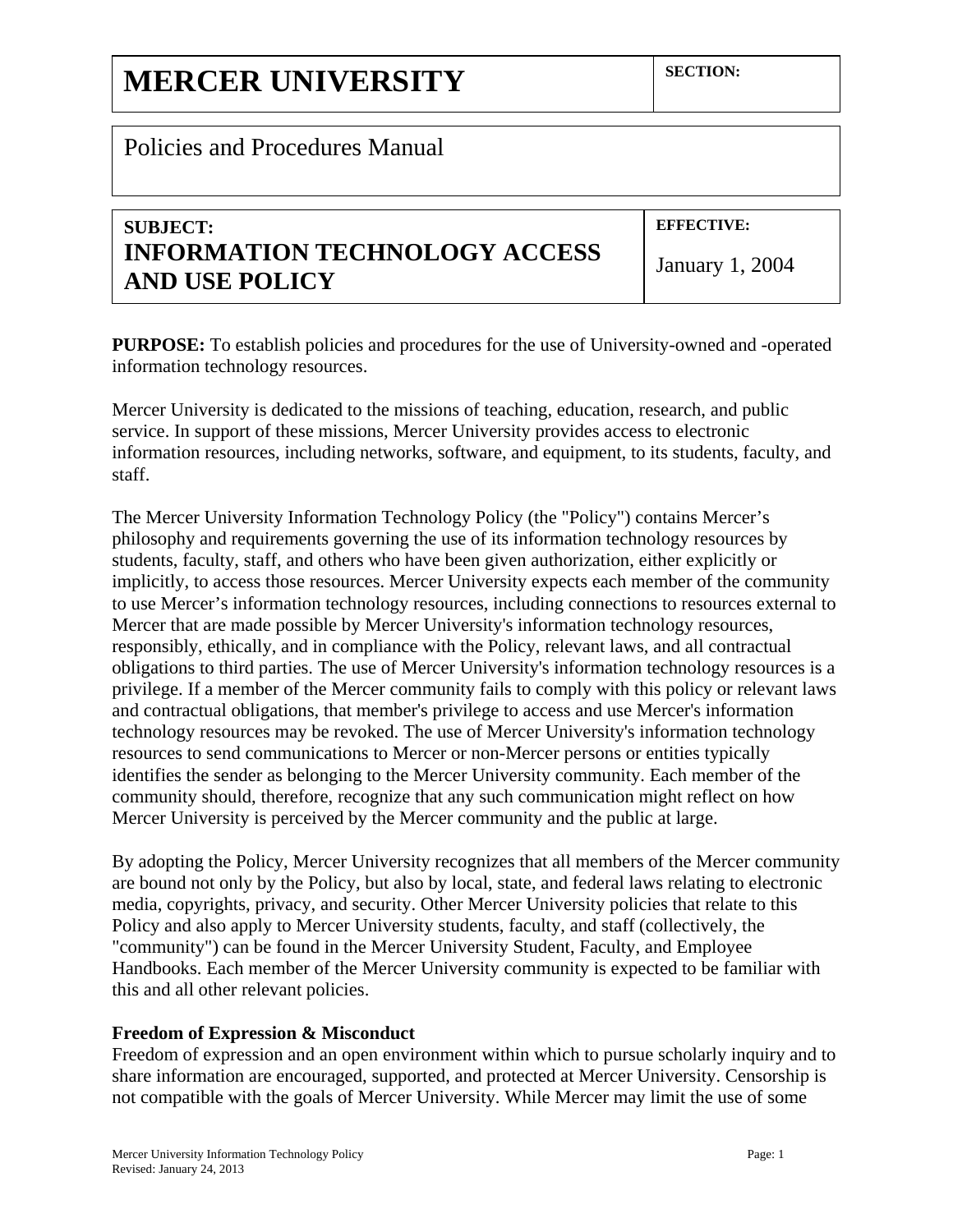computers or resources to specific research or teaching missions, freedom of expression will generally be protected. While Mercer University rejects censorship, behavior that constitutes misconduct will not be protected. Such behavior includes, but is not limited to, the use of Mercer University's information technology resources in connection with child pornography, harassment of any kind, copyright infringement, theft, unauthorized access, and other violations of the law.

To comply with federal regulations governing tax-exempt organizations, Mercer University technology resources may not be used for mass and unsolicited communications used in connection with lobbying (except official Mercer University activities authorized by the Office of the President) or political campaigns. In addition, such resources should not be used for private business or commercial activities, except where such activities are otherwise permitted under applicable Mercer University policies. It must be understood that most software licenses purchased by the University stipulate that all use must be for educational or institutional administrative purposes only.

# **Privacy**

Users should respect the rights of others to privacy and intellectual property rights and refrain from unauthorized access or copying. State and federal law and Mercer University policy prohibits unauthorized access to computer and telephone systems. No one should use aliases, nicknames, pointers, or other electronic means to capture information intended for others without permission of the intended recipient. Attempts to gain unauthorized access to machines or computer records, to decrypt encrypted materials, to monitor other individuals' computer or network use, to attempt to obtain their passwords, or to obtain privileges or information to which the user is not entitled are prohibited. Passwords are private, personal information, which should not be written down, posted or otherwise shared with others. Attempts to use another person's password or to hack another person's password are a violation of University Policy, and will be dealt with accordingly. Any attempt to make use of another person's password or to access another person's account or information may result in immediate termination of access to Mercer's computer and network resources as well as judicial or criminal prosecution as defined by the appropriate existing law or policy.

If an account holder allows public access to files via file sharing, it is presumed that the account holder does not intend to keep those files private from other users. (See "Security" for warnings regarding file sharing.)

Information Technology systems support staff, systems operators, supervisors, and designated University officials may access information resources to locate and protect business information, maintain system and network resources, ensure system and network security, provide technical support, comply with legal requirements, or administer Mercer University policies. Information Technology personnel are not authorized to access or make use of any user's password-protected data without specific authorization from the user or direction from University Legal Counsel, Internal Audit, Human Resources, or Mercer Police. Attempts to do so will result in immediate termination of employment and could result in criminal prosecution.

Local area networks and local resources, including personal computers, workstations, file servers, printers, and similar devices shall be subject to the same rights to privacy and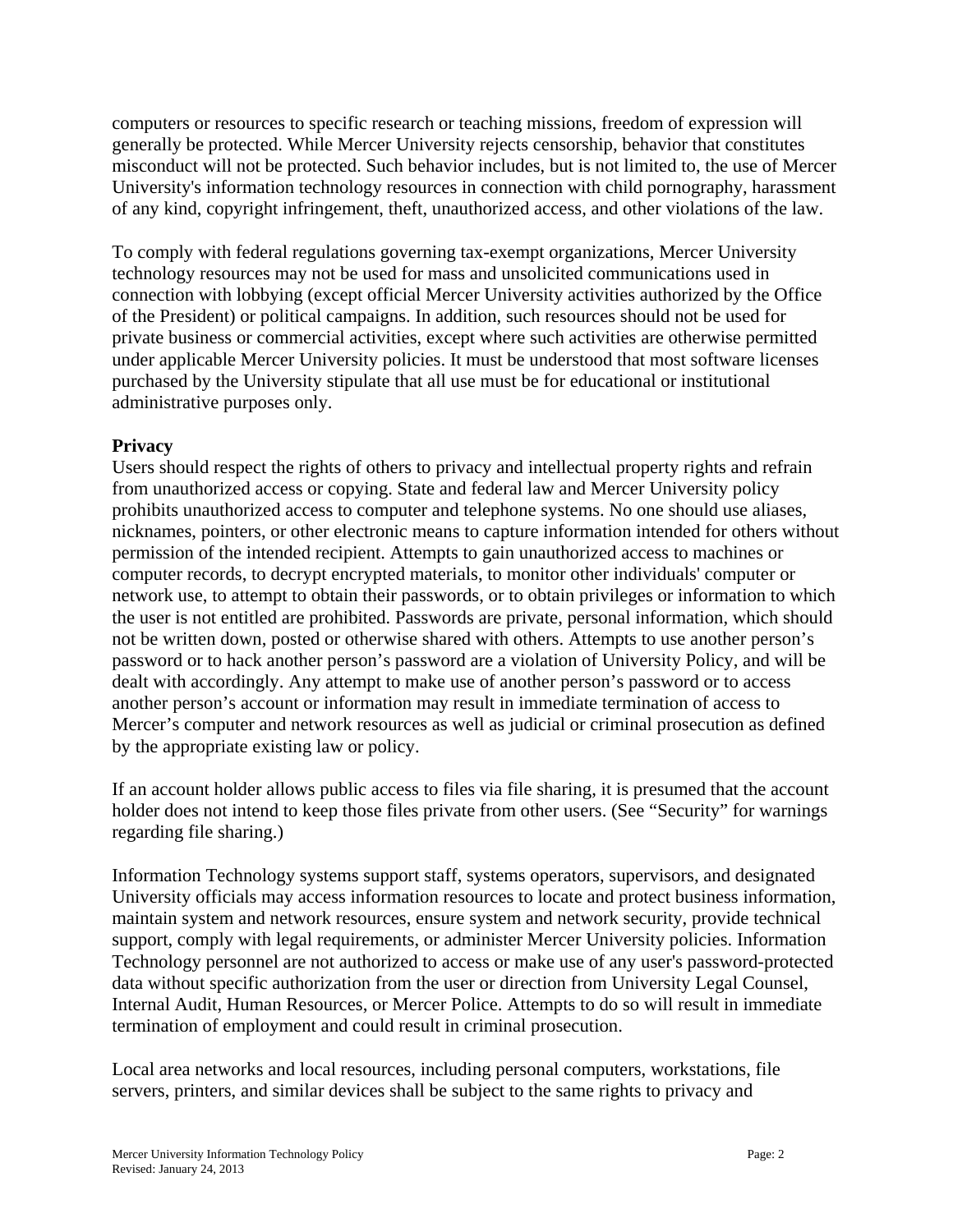confidentiality afforded centralized computer systems regardless of whether those local resources are connected to any of Mercer University's central information technology networks.

#### **Intellectual Property**

Mercer University expects all members of the community to be aware of how intellectual property laws, regulations, and policies apply to the electronic environment and to respect the property of others. For further information, please see the Mercer University Copyright Policy, the Mercer University Policy and Guidelines on Copyrighted Materials, the Mercer University Patent Policy, the Mercer University Academic Honor Principle, and the Mercer University Faculty, Staff, and Student Handbooks.

No member of the community shall use another's content or property in a way that violates copyright law or infringes upon the rights held by others. The unauthorized duplication or use of any electronic material that is licensed or protected by copyright may constitute violations of civil and criminal law and is prohibited by this policy.

Members of the University community should recognize that placing individual work in the electronic public domain may result in widespread distribution of that work and could jeopardize their rights to that work. You should assume that works communicated through the network are subject to copyright unless there is a specific disclaimer to the contrary.

#### **Internet Access**

Mercer University maintains computer facilities and Internet access for its primary missions of teaching, education, research, and public service. Excessive use of the Internet for other purposes places an unreasonable burden on the Mercer network and interferes with access for legitimate use. Using the University network for occasional access to the Internet for personal purposes is not specifically prohibited. However, the Department of Information Technology is charged with the responsibility of ensuring recreational use does not interfere with legitimate educational and administrative access. When necessary, Information Technology staff will restrict activities as required to ensure all authorized users have adequate access to the Internet.

Violations of Internet use include, but are not limited to, accessing, downloading, uploading, saving, receiving, or sending material that includes sexually explicit content or other material using vulgar, sexist, racist, threatening, violent, or defamatory language.

Users should make economical and wise use of computer and network resources. Users should report suspected unauthorized use of resources to the Department of Information Technology. Theft, failure to observe copyright laws, and/or tampering with any computer system or network device will place violators in jeopardy of losing privileges as well as possible criminal prosecution. Each incident will be handled on a case-by-case basis and may be referred to University Legal Counsel or other appropriate authority.

# **Peer-to-Peer File Sharing**

# **Prohibition against Unauthorized Distribution of Copyrighted Material**

Mercer University strictly prohibits any form of copyright infringement including the illegal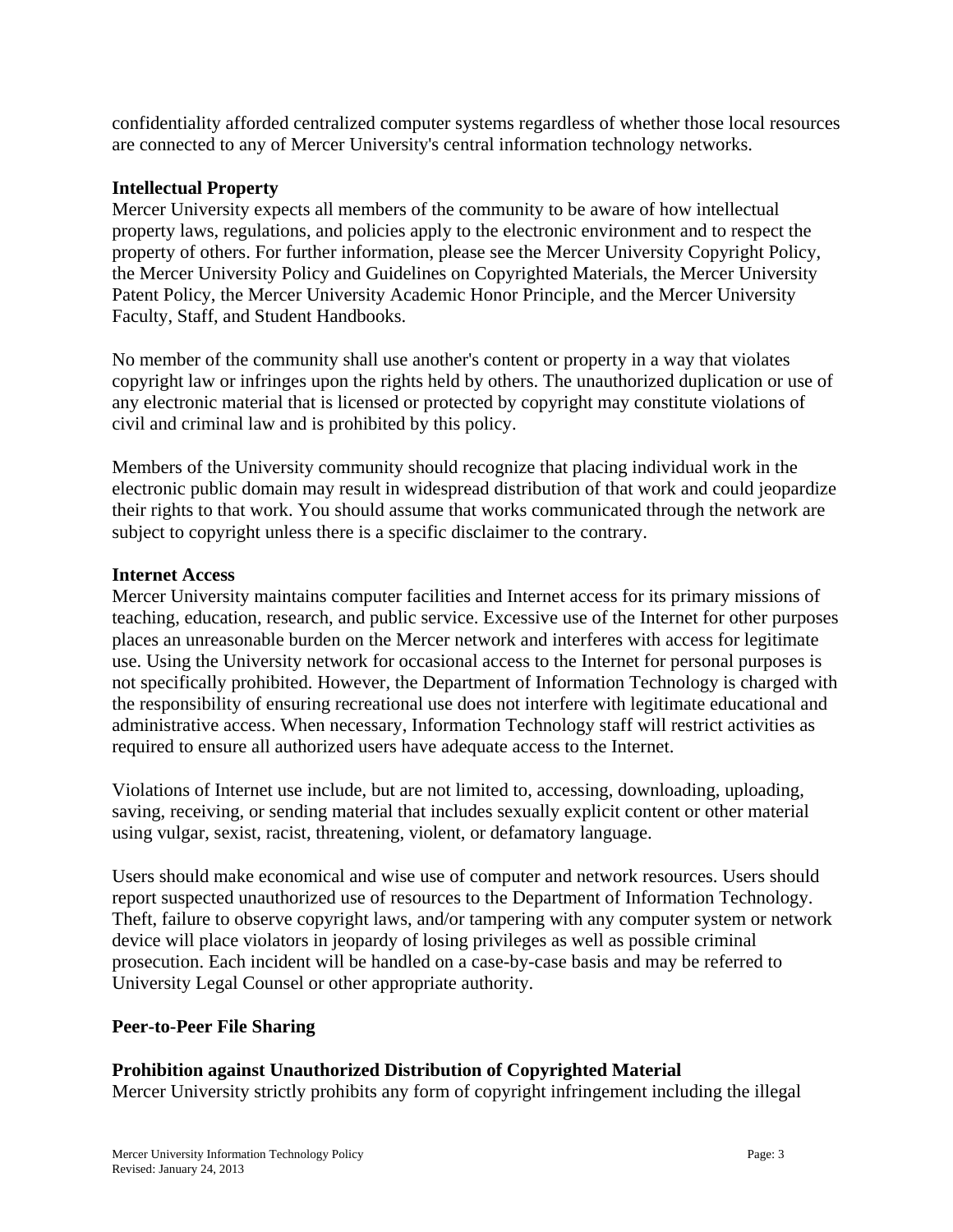uploading and downloading of copyrighted works through peer-to-peer (P2P) file sharing. Copyright infringement is the act of exercising, without permission or legal authority, one or more of the exclusive rights granted to the copyright owner under section 106 of the Copyright Act (Title 17 of the United States Code). These rights include the right to reproduce or distribute a copyrighted work. In the file-sharing context, downloading or uploading substantial parts of a copyrighted work without authority constitutes an infringement.

Penalties for copyright infringement include civil and criminal penalties. In general, anyone found liable for civil copyright infringement may be ordered to pay either actual damages or "statutory" damages affixed at not less than \$750 and not more than \$30,000 per work infringed. For "willful" infringement, a court may award up to \$150,000 per work infringed. A court can, in its discretion, also assess costs and attorneys' fees. For details, see Title 17, United States Code, Section 504, 505.

Willful copyright infringement can also result in criminal penalties, including imprisonment of up to five years and fines of up to \$250,000 per offense.

For more information, please see the Web site of the U. S. Copyright Office at www.copyright.gov, especially the FAQ's at www.copyright.gov/help/faq.

In addition to the civil and criminal penalties outlined above, students, faculty, staff, and visitors who engage in illegal downloading or unauthorized distribution of copyrighted materials using the University's information technology systems will be referred to the Office of Judicial Education or other appropriate authority.

# **Institutional Plans to Combat the Unauthorized Distribution of Copyrighted Material**

Mercer University has developed and implemented a number of measures to effectively combat the unauthorized distribution of copyrighted material. These measures include the following:

- On an annual basis, enrolled students are notified by email of the institutional policies and sanctions related to the unauthorized distribution of copyrighted material. This notice includes the exact electronic address at which this information is posted, and a statement that the University will provide a paper copy of this information on request.
- In order to use Mercer computing resources, all members of the University community endorse the Information Technology Access and Use Policy which includes a section on copyright compliance. The Policy is included in numerous University publications, and links to the Policy are included in numerous departmental Web sites.
- Mercer Information Technology periodically briefs members of Student Government about copyright, illegal file sharing, and related issues.
- Mercer Information Technology leverages network equipment and software systems such as firewalls, intrusion detection devices, and bandwidth managers to block inbound and outbound P2P traffic.
- Mercer provides a timely response to all notices of copyright infringement under the Digital Millennium Copyright Act.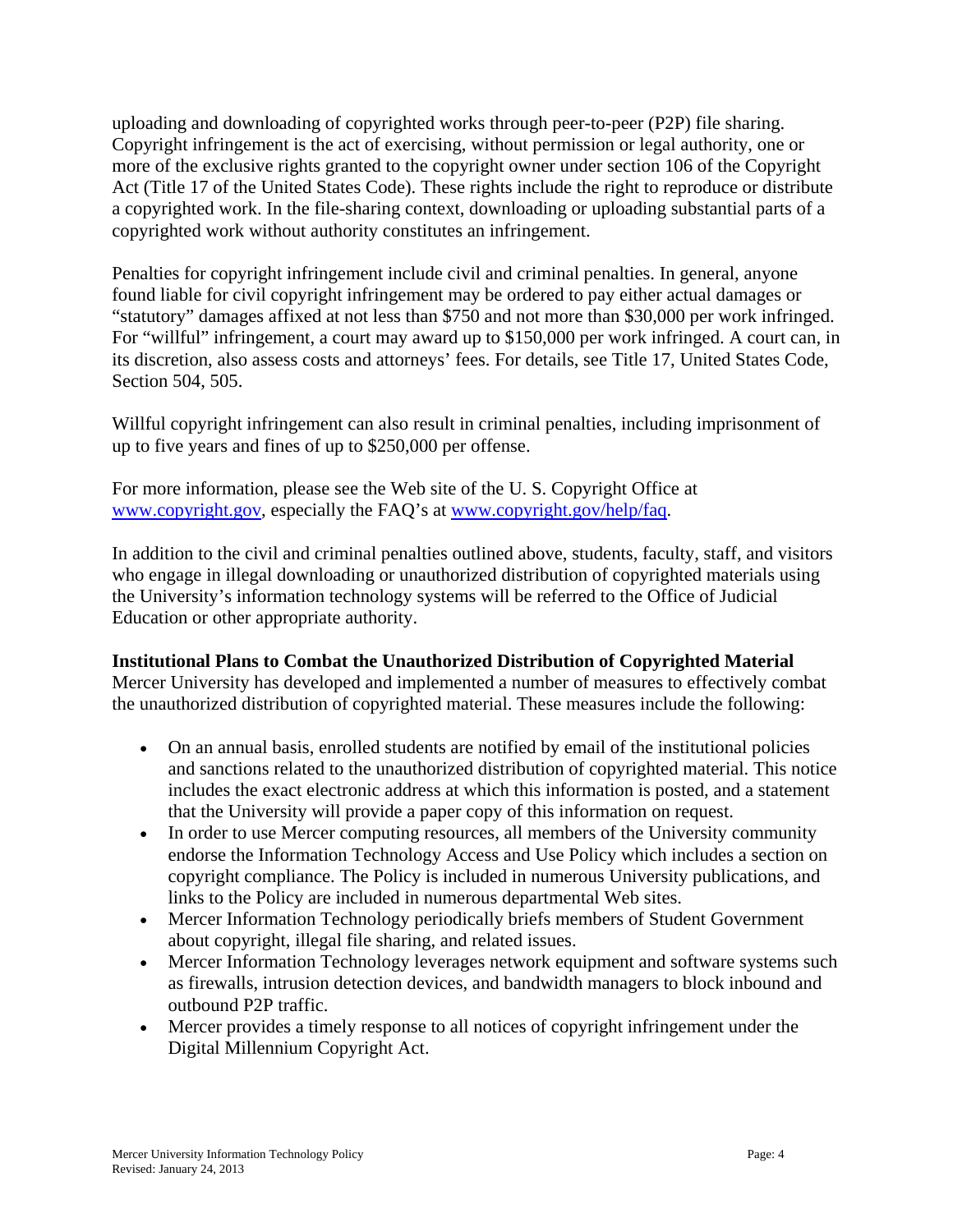#### **Alternatives to Illegal File Sharing**

There are a number of organizations that provide links to Web sites offering legal alternatives for viewing music, movies, and other copyrighted materials online. Some examples include:

- EDUCAUSE Legal Sources of Online Content (http://www.educause.edu/legalcontent)
- CampusDownloading Legal Sites (http://www.campusdownloading.com/legal.htm) Recording Industry of America (RIAA) Legal Music Sites
- (http://www.riaa.com/toolsforparents.php?content\_selector=legal\_music\_sites) • Music United (http://musicunited.org/6 legalsites.aspx)
- 
- Motion Picture Association of America (http://www.mpaa.org/contentprotection/getmovies-tv-shows)

# **Reviewing Effectiveness**

Beginning in 2011-12 and periodically thereafter, the Department of Information Technology will utilize relevant assessment criteria to determine the effectiveness of technology-based deterrents and other measures designed to combat the unauthorized distribution of copyrighted material. Reliable indications of effectiveness may include "before and after" comparisons of bandwidth used for peer-to-peer applications, low recidivism rates, and reductions (either in absolute or relative numbers) in the number of legitimate electronic infringement notices received from copyright holders.

#### **Rights and Privileges**

The names of students, faculty, and staff are entered into an electronic database of names along with associated items of information. An entry in the Mercer University Name Directory, administered by Information Technology, grants access to network services that originate at Mercer University and requires user authentication. Students have the right to request, through the Registrar's Office, that their information not be made available to anyone inside or outside the University. If a student has requested that their information not be published, their name and e-mail address will be published in Mercer's internal address books to facilitate communication; however, this information will not be accessible from off campus. Faculty and staff work contact information will be made available to Mercer and non-Mercer users except as required by law. Faculty and staff may request that their personal contact information not be published or made available.

Having an account is a privilege, not a right or entitlement. An individual is assigned an account for use while conducting activities related to the mission of Mercer University. The holder of an account may not share access information that would enable use of an account with anyone including colleagues at Mercer University, family members, or any other individual. Any account may be revoked temporarily or permanently if a user of University information technology resources violates public law or University policy.

#### **Security**

Personal computers and workstations are intended for use as "clients" that request computing services rather than "servers" that provide computing services. Providing services to other users, such as other Mercer network users or the Internet at large, potentially consumes excessive amounts of network bandwidth and compromises network security. Without explicit, written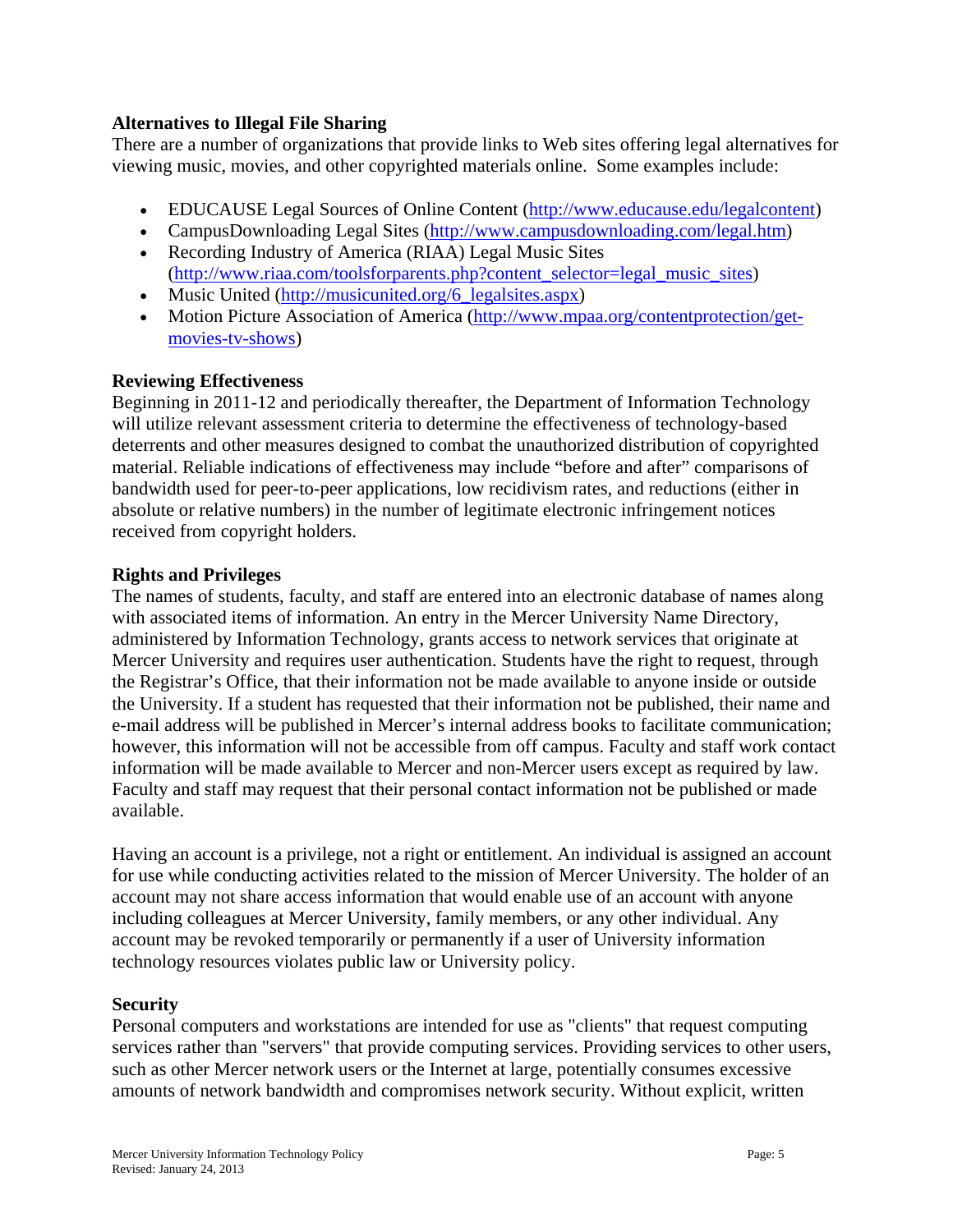authorization from the Department of Information Technology, computers shall not be configured to operate as servers, including but not limited to: file, print, mail, web, chat, media streaming, name, time, directory, quote, network management, or proxy servers. Any computer ostensibly configured as a client but running special software that provides services to other users is regarded as being a server and deemed to be in violation of this policy. University information technology support personnel may restrict, limit, or disable specific application traffic to ensure that other mission-critical network traffic is not affected or disrupted in any way.

No user shall attempt to access any service or resource to which they have not been explicitly authorized access by the appropriate University authority. All network access ports are provided for use with a single computer system. No router, wireless access point, hub, or other network device may be installed in any Mercer facility without prior review and written approval from the Department of Information Technology. Users of the University network shall not perform any activity which disrupts network or server resources, impedes or prevents network or server access by others, or attempt to access private data of others. Examples include, but are not limited to, port scanning software, packet sniffers, mail bombing, ping flooding, SMURF attacks, and/or SYN flooding. Users found to be in violation of this policy will be denied access without prior notice.

Any user of the University network who disrupts or obstructs, whether intentionally or inadvertently, teaching, research, administration, or other University activities will be subject to disciplinary sanctions as outlined in existing University policy.

In order to ensure the security of Mercer's networks and the systems attached to those networks, Information Technology has implemented security devices which will ensure that the University network is adequately protected from malicious traffic to/from student, faculty, and staff systems. These devices will block traffic identified as viruses, worms, and exploits.

#### **E-mail**

In general, use of University electronic mail services is governed by policies that apply to the use of all University facilities. In particular, the use of University electronic mail services is encouraged subject to the following conditions:

**Purpose** - Electronic mail services are to be provided by University organizational units in support of the teaching, research, and public service mission of the University, and the administrative functions that support this mission.

**Users** - Users of University electronic mail services are to be limited primarily to University students, faculty, and staff for purposes that support the mission of the University.

**Non-Competition** - University electronic mail services shall not be provided in competition with commercial services to individuals or organizations outside the University.

**Restrictions** - University electronic mail services may not be used for: unlawful activities; commercial purposes not under the auspices of the University; personal financial gain (see applicable academic & personnel policies); or uses that violate other University policies or guidelines. The latter include, but are not limited to, policies and guidelines regarding intellectual property, or regarding sexual or other forms of harassment.

**Representation** - Electronic mail users shall not give the impression they are representing,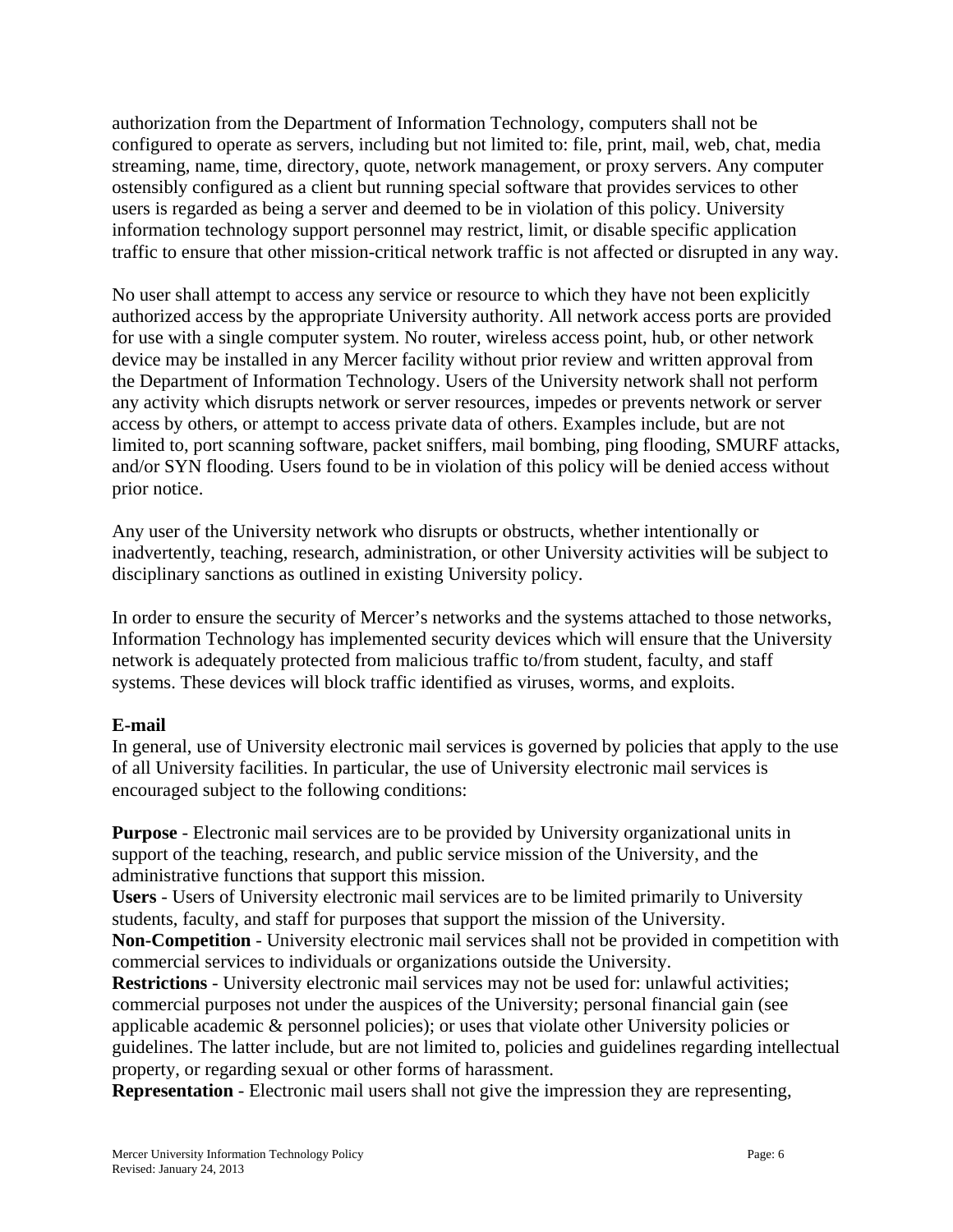giving opinions, or otherwise making statements on behalf of the University or any unit of the University unless appropriately authorized to do so. Where appropriate, an explicit disclaimer shall be included unless it is clear from the context that the author is not representing the University. An appropriate disclaimer is: "These statements are my own, not those of Mercer University."

Mercer University prohibits the use of University's electronic communications resources for any purpose that could unnecessarily strain or compromise these resources. Mercer University also prohibits electronic communications that interfere with the use of these resources by other employees. Toward this end, University resources may not be used to:

**Perpetuate chain e-mail letters or their equivalents** - This includes letters that require the recipient to forward an e-mail to a specified number of addresses in order to achieve some monetary, philosophical, political, superstitious, or other goal. E-mails that are part of a multilevel marketing or pyramid-selling scheme, sometimes known as "Ponzi schemes," are generally illegal and are specifically forbidden under this policy.

**Create and/or send "spam"** - Spam is defined as any unsolicited electronic communication that is sent to any number of recipients who did not specifically request or express an interest in the material advertised in the communication.

**Send or encourage "letter bombs"** - Letter bombs are extremely large or numerous e-mail messages that are intended to annoy, interfere with, or deny e-mail use by one or more recipients. **Practice any activity designed to deny the availability of electronic communications resources** - Also called "denial of service attacks," these activities deny or limit services through mail bombing, malicious executables such as viruses, threatening a virus, or opening a large number of mail connections to a mail host or SMTP relay without authorization or permission.

# **Wireless Network Access & Usage**

Mercer University's wireless network infrastructure has been installed to provide a connectivity option for general network access across all Mercer facilities. The primary mission of the wireless networks is to provide general network access for currently enrolled students. The University must maintain administrative control of the radio frequency spectrum that wireless devices use as their base transport mechanism. Other devices exist that also use the same frequency band and can cause interference on the wireless network. These devices include, but are not limited to, other wireless networking devices, cordless telephones, cameras, keyboards, mice, audio speakers, ad-hoc (peer-to-peer) networks and computers or other devices equipped with a wireless card and software to act as an access point. Information Technology staff will work with the campus community to determine if use of such devices can be accommodated without causing interference to the wireless networks.

Wireless network usage is bound by the same policies governing the use of Mercer University's wired network. Priority for use of Mercer's wireless networks is managed in the following order: (1) currently enrolled students, (2) current employees, (3) visiting guests. In order to ensure adequate security, all systems and devices intended for use on the University's wireless networks must complete an authentication process. Wireless devices which do not authenticate will not be allowed access. Currently enrolled students and current employees will connect to the MU-Secure wireless network authenticating with their network account. Visiting guests will connect